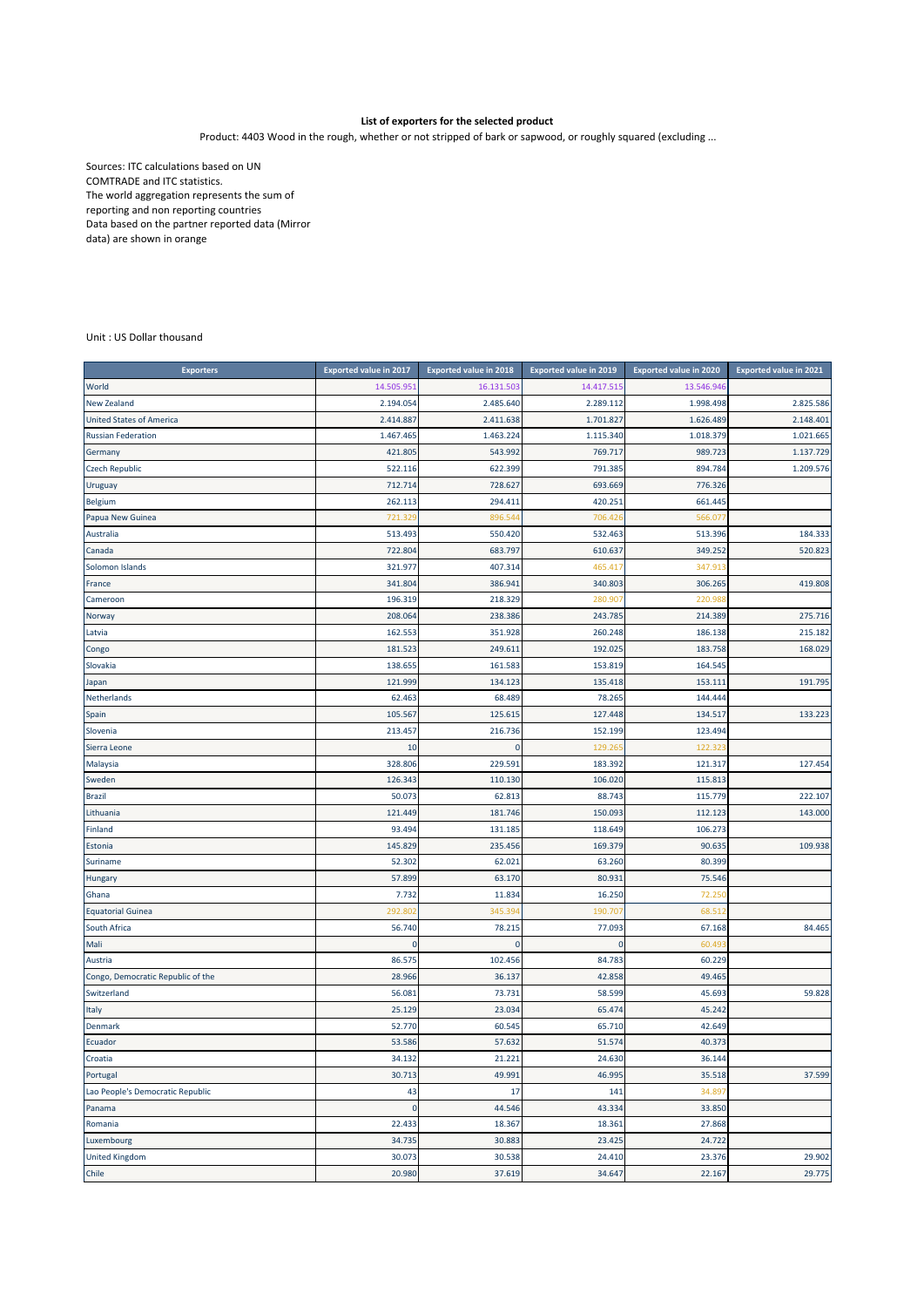| Liberia                           | 16          | 51.422      | 20.976      | 19.839 |        |
|-----------------------------------|-------------|-------------|-------------|--------|--------|
| Colombia                          | 11.382      | 23.892      | 21.047      | 19.213 |        |
| Costa Rica                        | 33.41       | 28.253      | 27.885      | 17.149 |        |
| Serbia                            | 20.025      | 21.525      | 13.986      | 16.164 | 31.979 |
| <b>United Arab Emirates</b>       | 3.345       | 12.755      | 8.973       | 15.031 |        |
| <b>Belarus</b>                    | 76.278      | 185         | 6.358       | 13.546 |        |
|                                   |             |             |             |        |        |
| Ireland                           | 10.413      | 10.350      | 11.034      | 11.062 | 66.848 |
| <b>Turkey</b>                     | 3.068       | 7.227       | 9.163       | 8.27   | 10.189 |
| Mexico                            | 9.505       | 11.747      | 9.805       | 7.495  |        |
| Thailand                          | 206         | 2.487       | 3.718       | 6.682  | 10.503 |
| Bosnia and Herzegovina            | 8.550       | 6.683       | 5.446       | 6.555  |        |
| Namibia                           | 1.626       | 3.564       | 3.808       | 6.517  |        |
| China                             | 30.155      | 23.605      | 15.330      | 6.488  |        |
| India                             | 70.046      | 54.308      | 55.778      | 6.378  |        |
| <b>Bulgaria</b>                   | 14.268      | 15.034      | 8.088       | 6.321  |        |
| Eswatini                          | 9.239       | 6.324       | 6.404       | 5.569  |        |
| Guatemala                         | 4.207       | 6.751       | 12.654      | 5.257  |        |
| Zambia                            | 1.616       | 3.925       | 5.066       | 5.192  |        |
| Myanmar                           | 9.006       | 2.427       | 30.707      | 5.144  |        |
| Central African Republic          | 17.765      | 10.920      | 12.424      | 4.569  |        |
| Zimbabwe                          | 4.932       | 5.907       | 8.494       | 4.359  |        |
| Gabon                             | 7.74        | 9.51        | 9.569       | 4.35   |        |
|                                   | 0           | 0           | 0           | 4.16   |        |
| Angola                            | 7.291       |             |             |        |        |
| Mozambique                        |             | 3.643       | 24.949      | 3.699  | 6.853  |
| Kyrgyzstan                        | 21          | q           | 855         | 2.986  |        |
| Taipei, Chinese                   | 20.624      | 9.042       | 3.983       | 2.662  |        |
| Singapore                         | 27.285      | 5.532       | 3.415       | 2.405  |        |
| Paraguay                          | 1.757       | 1.784       | 1.513       | 2.24   | 2.884  |
| Venezuela, Bolivarian Republic of | 41          | 2.65        | 1.95        | 1.93   |        |
| <b>Honduras</b>                   | 1.908       | 972         | 1.054       | 1.713  |        |
| Tanzania, United Republic of      | 1.058       | 1.516       | 2.239       | 1.665  |        |
| Kazakhstan                        | 2.630       | 9.299       | 9.115       | 1.570  |        |
| Nicaragua                         | 471         | 566         | 1.427       | 1.466  |        |
| Argentina                         | 668         | 603         | 1.850       | 1.226  | 2.476  |
| Greece                            | 653         | 1.004       | 2.927       | 1.157  | 1.459  |
| Cayman Islands                    |             |             | 712         | 1.10   |        |
| <b>Benin</b>                      | 2.498       | 1.059       | 813         | 1.045  |        |
| <b>El Salvador</b>                | 2.768       | 2.901       | 1.766       | 1.029  |        |
| Jordan                            | 43          | 83          | 559         | 989    |        |
| Guyana                            | 7.448       | 3.739       | 899         | 932    | 792    |
|                                   | 2.462       | 1.872       | 1.072       | 842    | 836    |
| Georgia                           |             |             |             |        |        |
| Fiji                              | 752         | 487         | 239         | 648    |        |
| Korea, Republic of                | 374         | 643         | 332         | 418    | 406    |
| Bolivia, Plurinational State of   | 380         | 513         | 509         | 400    | 555    |
| Norfolk Island                    |             |             | 69          | 398    |        |
| <b>Togo</b>                       | 1.380       | 465         | 825         | 336    | 492    |
| Hong Kong, China                  | 8.095       | 2.742       | 2.873       | 323    | 799    |
| Vanuatu                           | 6.009       | 1.420       | 882         | 320    |        |
| South Sudan                       | 20          | 25          | 3.009       | 284    |        |
| Ship stores and bunkers           |             |             |             | 284    |        |
| Indonesia                         | $\pmb{0}$   | $\mathbf 0$ | 664         | 277    |        |
| Guinea                            | 16.130      | 418         | 35          | 243    |        |
| <b>Viet Nam</b>                   | 21.762      | 4.387       | 519         | 232    |        |
| Macedonia, North                  | 236         | 157         | 180         | 232    |        |
| Iran, Islamic Republic of         | 1.656       | 2.527       |             | 205    |        |
| Peru                              | 58          | 52          | 107         | 156    |        |
| Egypt                             | 188         | 4           | 49          | 147    |        |
| Sudan                             | $\pmb{0}$   | $\mathbf 0$ | 215         | 146    |        |
|                                   | $\mathbf 0$ | 42          | $\mathbf 0$ | 137    |        |
| <b>Burkina Faso</b>               |             | 64          |             |        |        |
| Madagascar                        | 36          |             | 73          | 134    | 244    |
| Afghanistan                       | 0           | $\mathbf 0$ | $\pmb{0}$   | 131    |        |
| Poland                            | 188.314     | 407.576     | 75          | 109    |        |
| Montenegro                        | 114         | 90          | 104         | 105    |        |
| Uganda                            | 834         | 19          | 123         | 80     |        |
| Andorra                           | 19          | 29          | 114         | 69     |        |
| Tajikistan                        | 27          | 41          | $\mathbf 1$ | 51     | 13     |